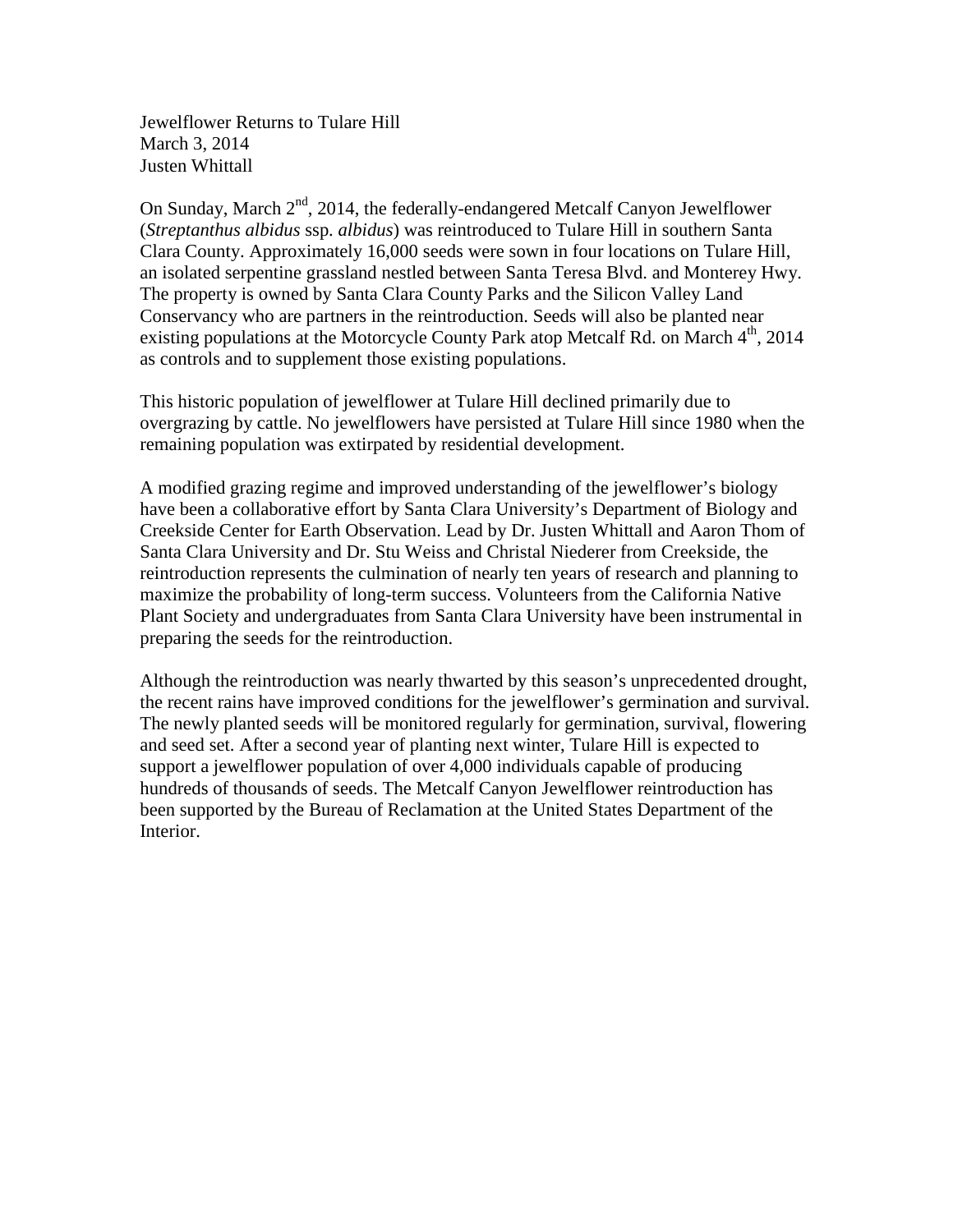

Tulare Hill looking north from Bailey Ave. on March 2<sup>nd</sup>, 2014. The Metcalf Energy Center is on the right and Santa Teresa Blvd. is on the left.



Four blocks on Tulare Hill were seeded on March  $2^{nd}$ , 2014. Each block has 40 1 x 1 meter plots, which each received 100 seeds. Half of the plots at each block are within a cattle exclosure (visible in the background).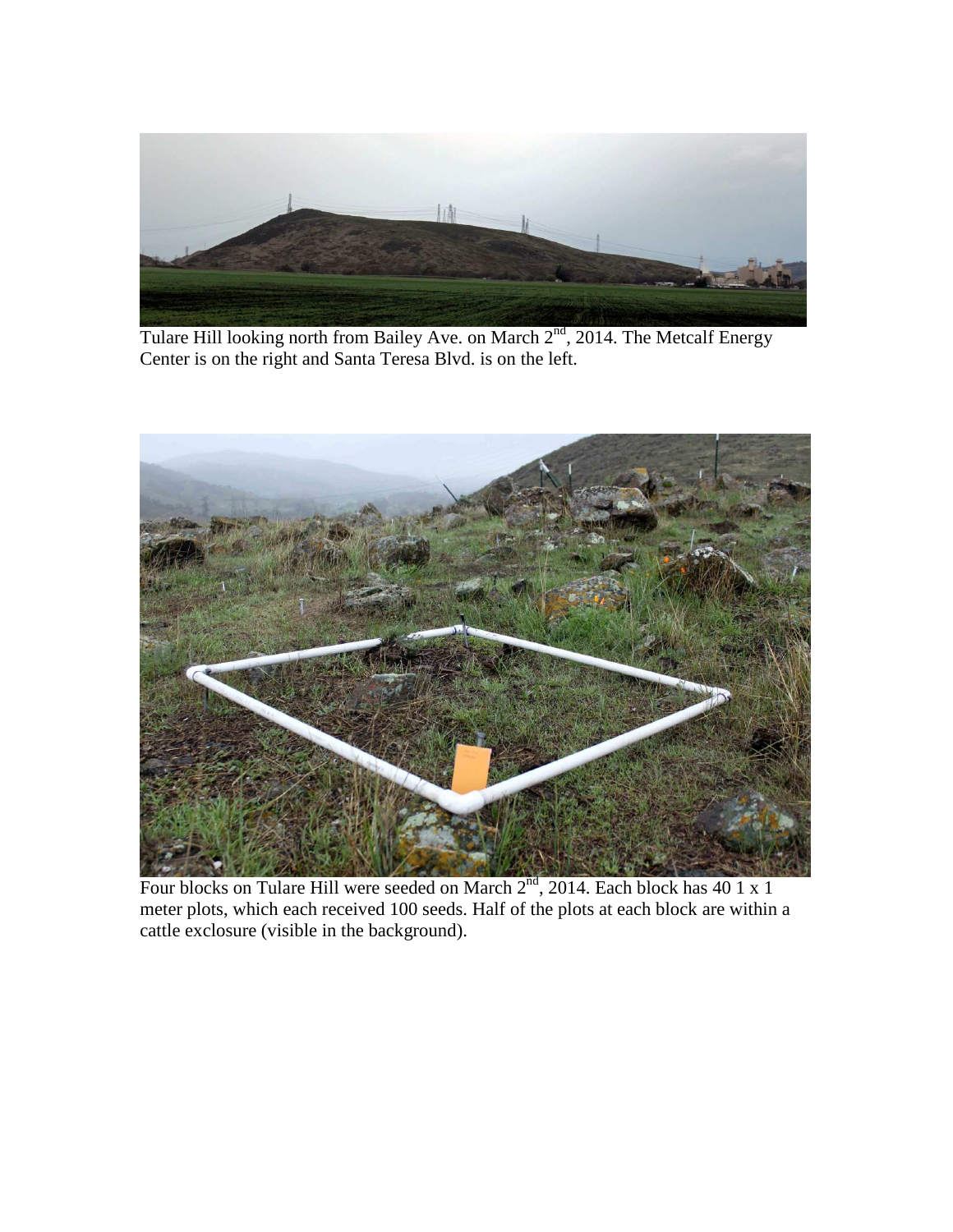

Seeding inside the cattle exclosure where plots are defined by blue and orange whisker stakes. From left to right are Dr. Stuart Weiss (Creekside), Christal Niederer (Creekside), Aaron Thom (Santa Clara University), and Jimmy Quenelle (Creekside).



Sowing Metcalf Canyon Jewelflowers into a wet carpet of *Plantago erecta* seedlings at Tulare Hill. Approximately 100 seeds were combined with sterile sand to improve the evenness while spreading the seeds.